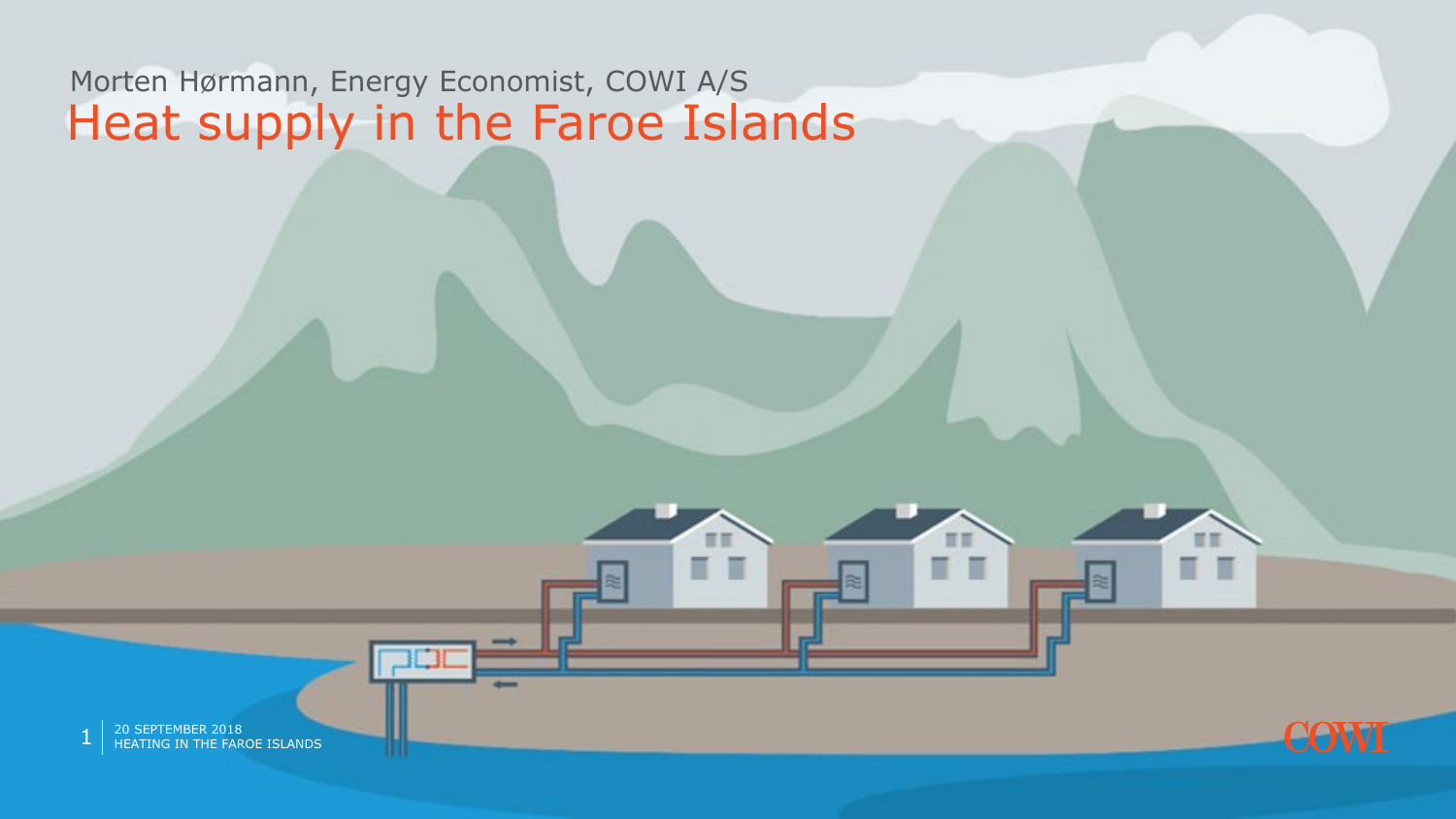## The Leirvík case

- › Part of a Nordic Energy Research study on renewable energy in sparsely populated areas
- › The case focuses on heat supply in Leirvík in the Faroe Islands





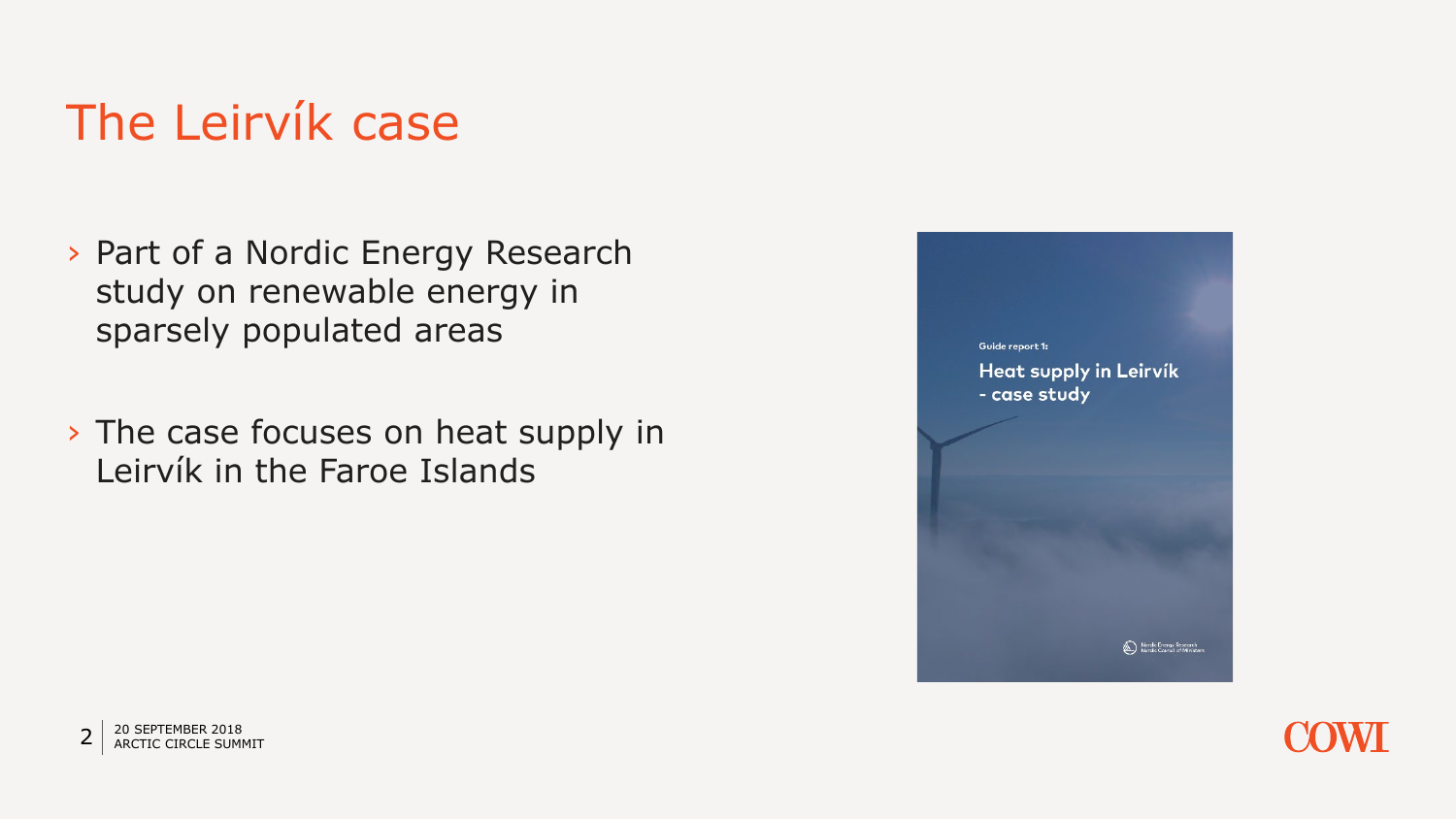## Electricity in the Faroe Islands



Source: [https://statbank.hagstova.fo,](https://statbank.hagstova.fo/) UO03020

› The goal is 100% renewable energy in power production by 2030

› Much more wind power

› Smart grid

› Storage



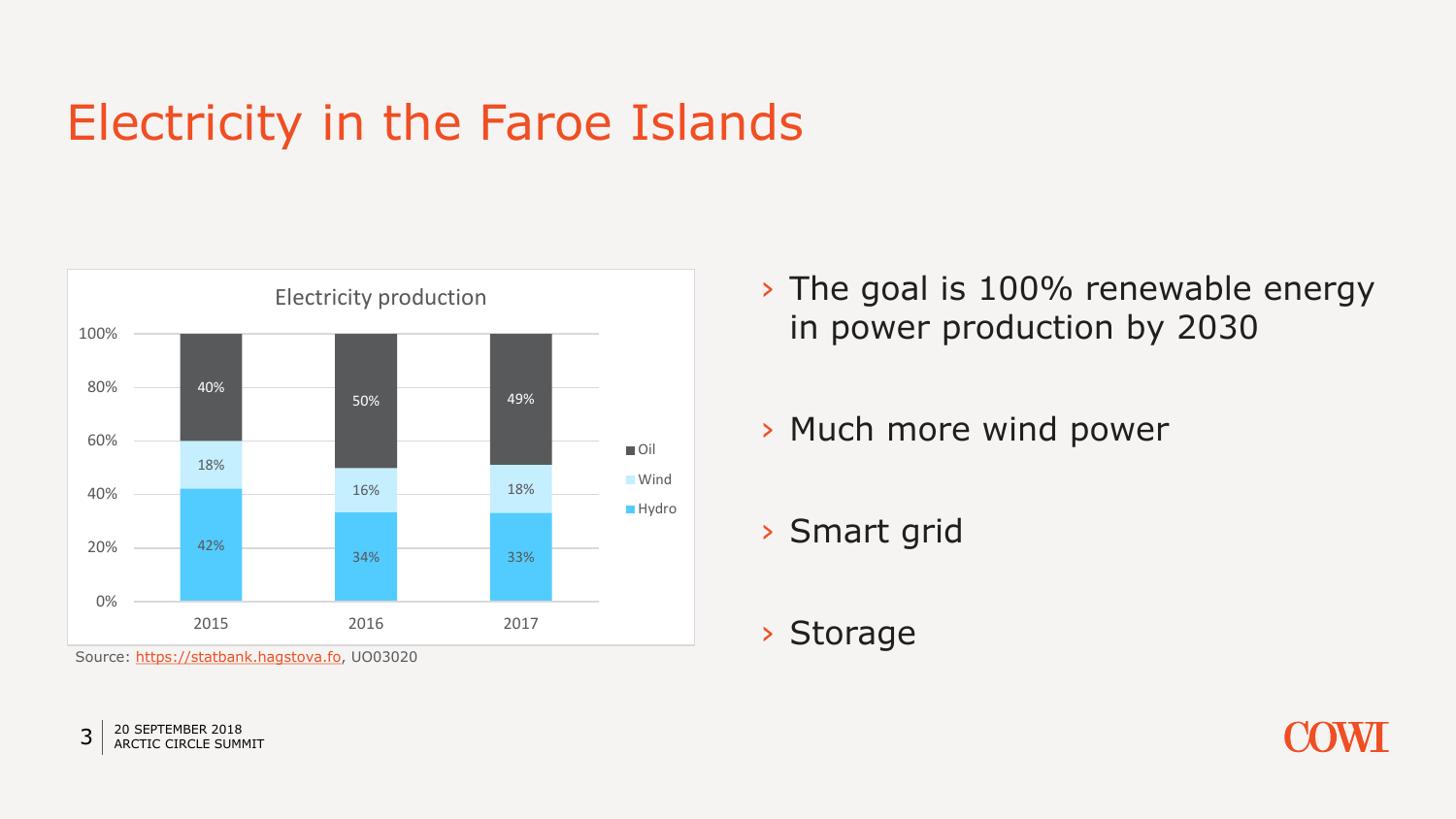### Heating in the Faroe Islands





 $4\overline{20}$  SEPTEMBER 2018<br>ARCTIC CIRCLE SUMMIT

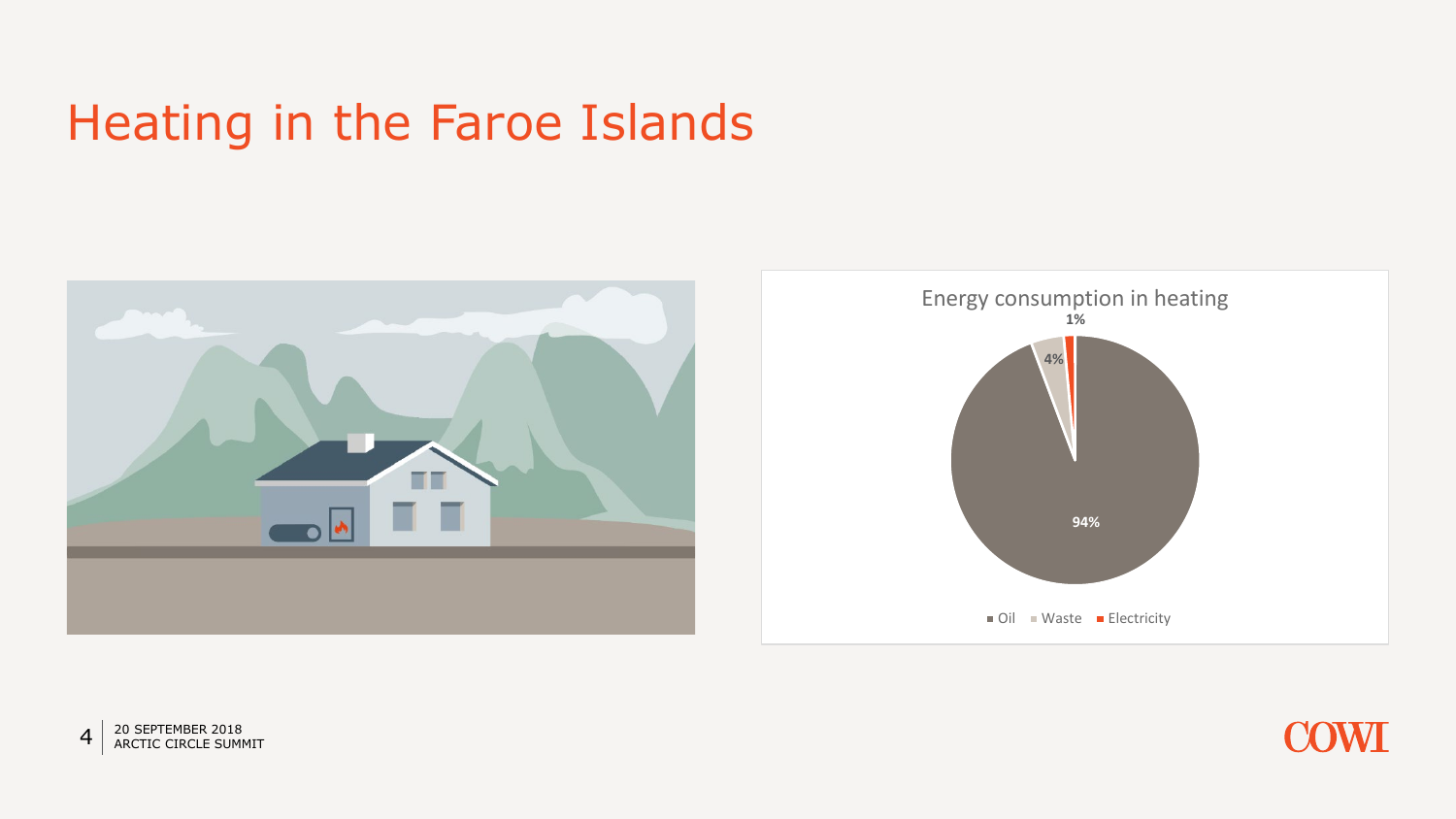# Leirvík

- › Population: 867
- › 315 houses
- › 20 larger buildings
- › Oil consumption:
	- › 1.1 million litres per year
- › CO₂ emissions:
	- › Almost 3,000 tonnes/year



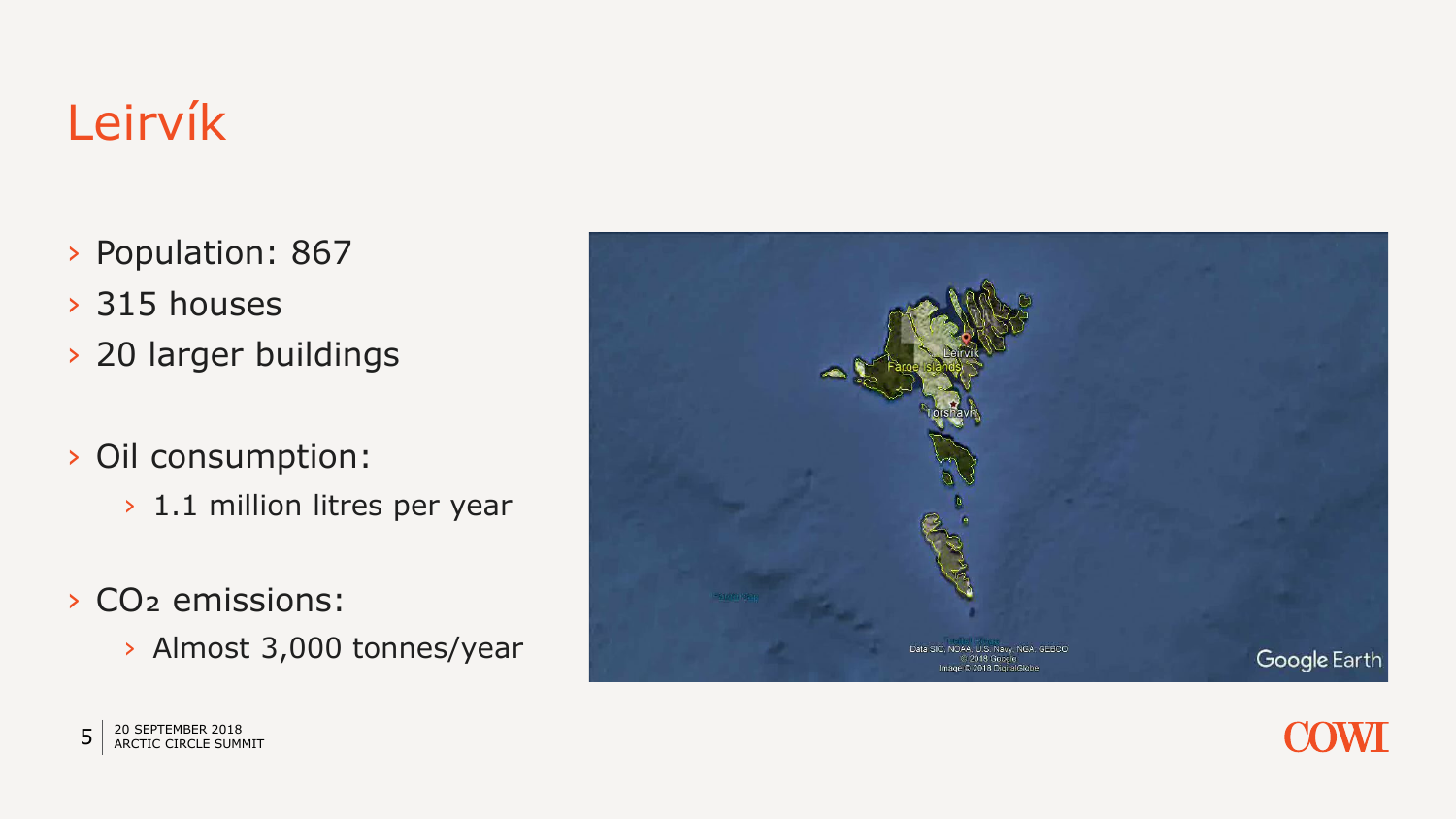## Electrification of heating



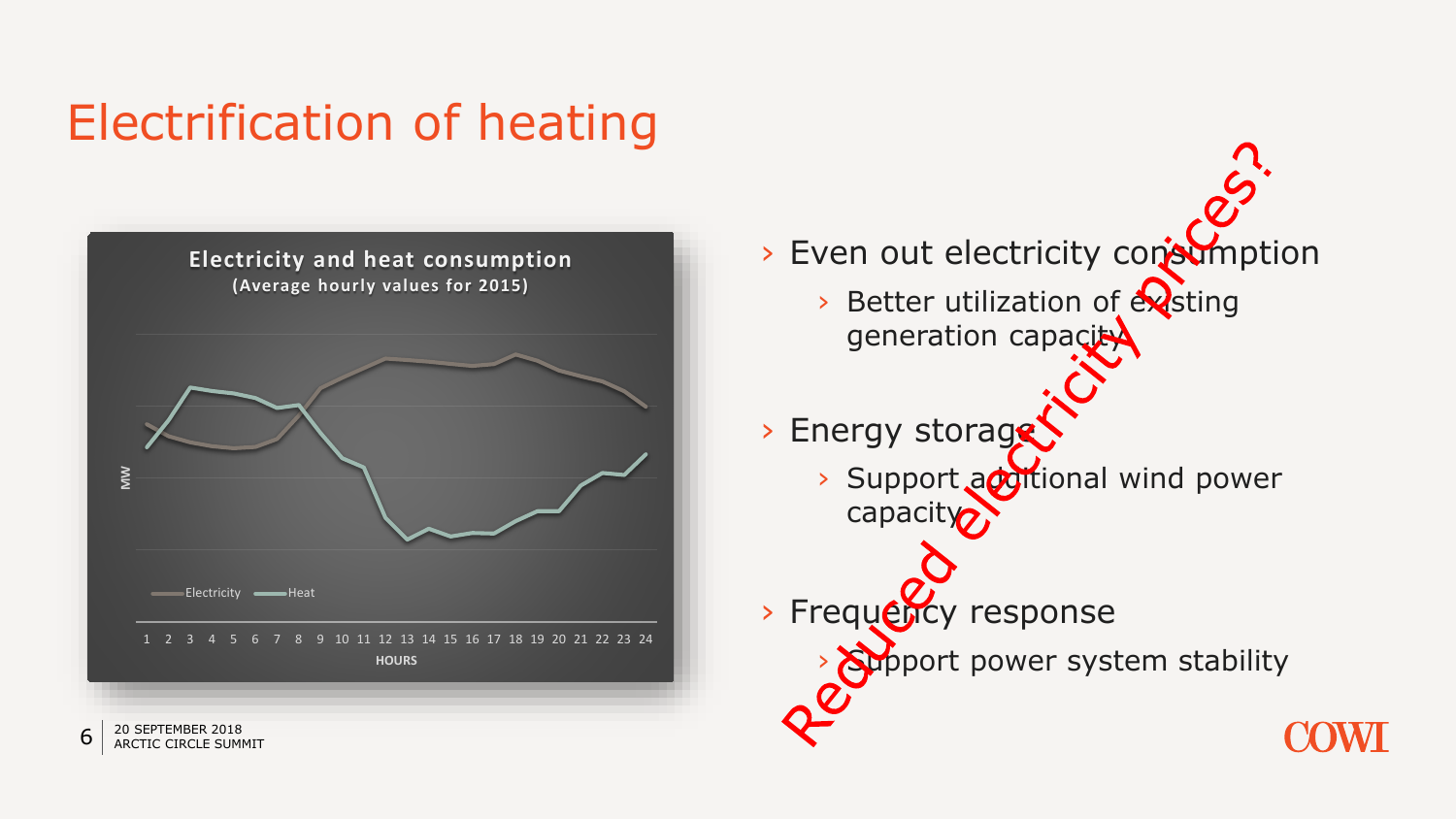## Individual heat pump



- › Heat pump, electric boiler and heat storage
- › Individual boreholes
- › Benefit: gradual implementation
- › Challenge: many small units



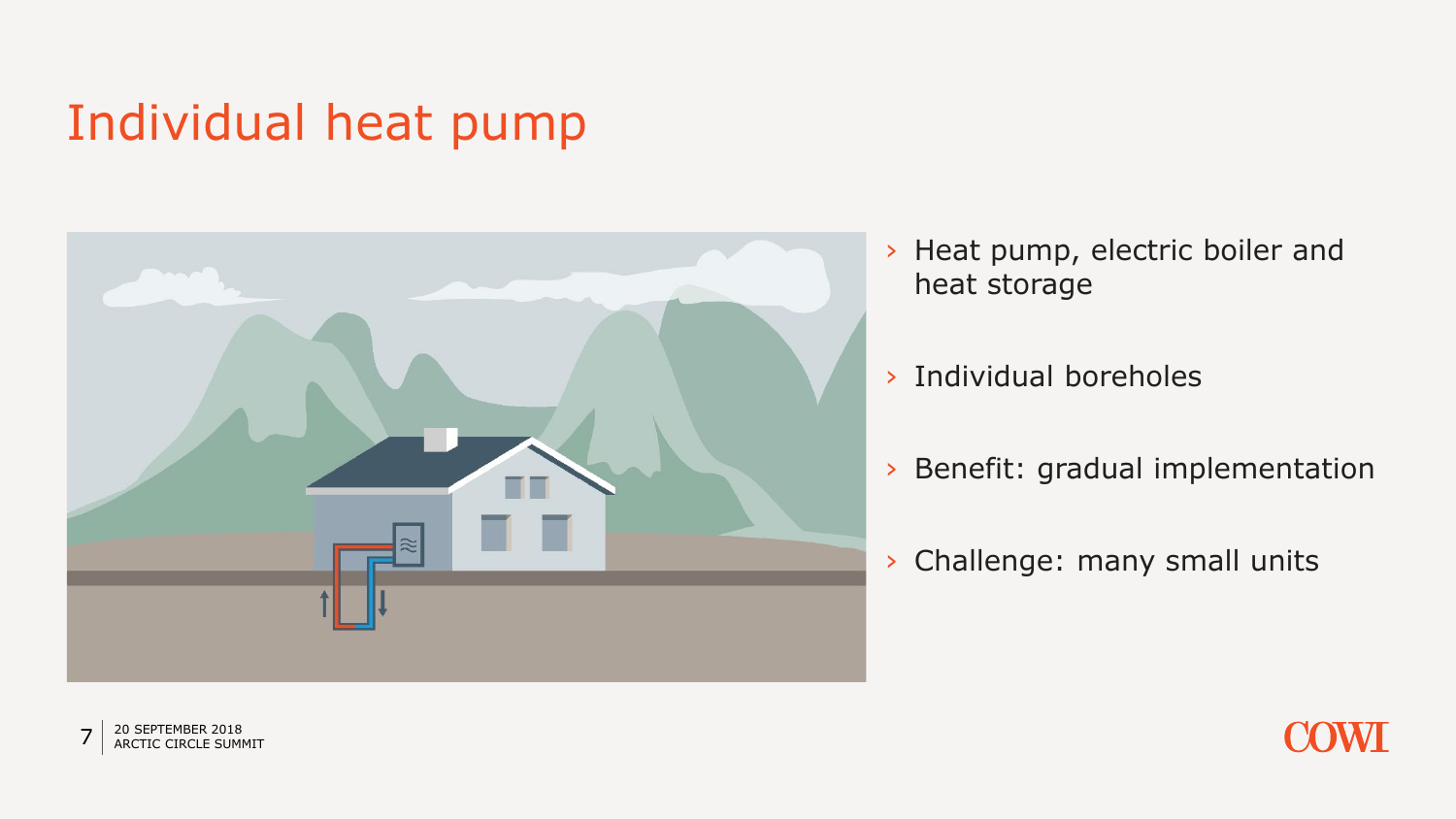#### Individual heat pump with collective heat source

- › Heat pump, electric boiler and heat storage
- › Brine at seawater temperature in pipes
- › Benefit: no need for boreholes
- › Challenge: large volume of water





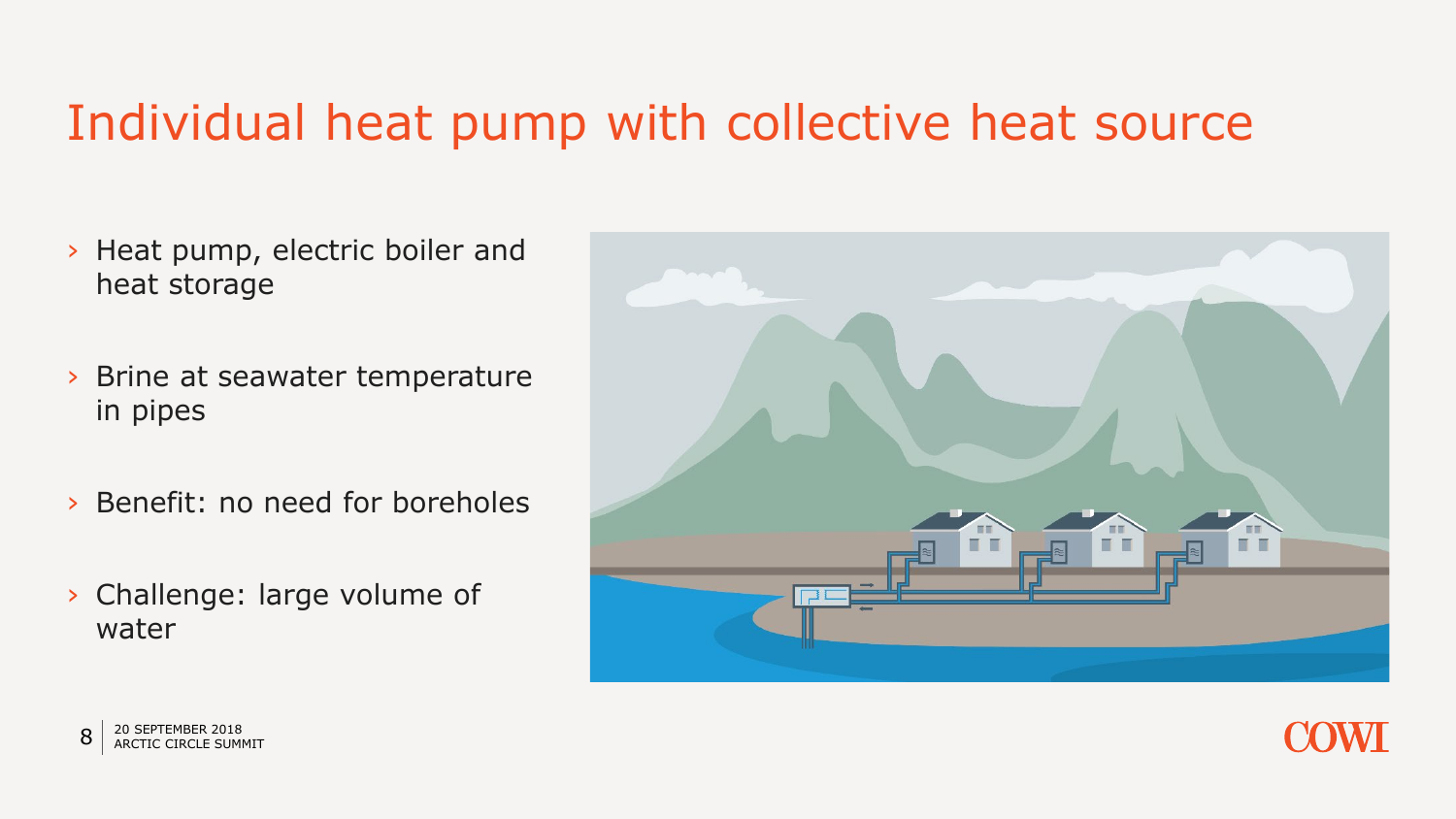#### District heating based on heat pump



- › Heat pump, electric boiler and heat storage
- › DH network
- › Benefit: One big unit, low household investment
- › Challenge: Requires big uptake within short timeframe



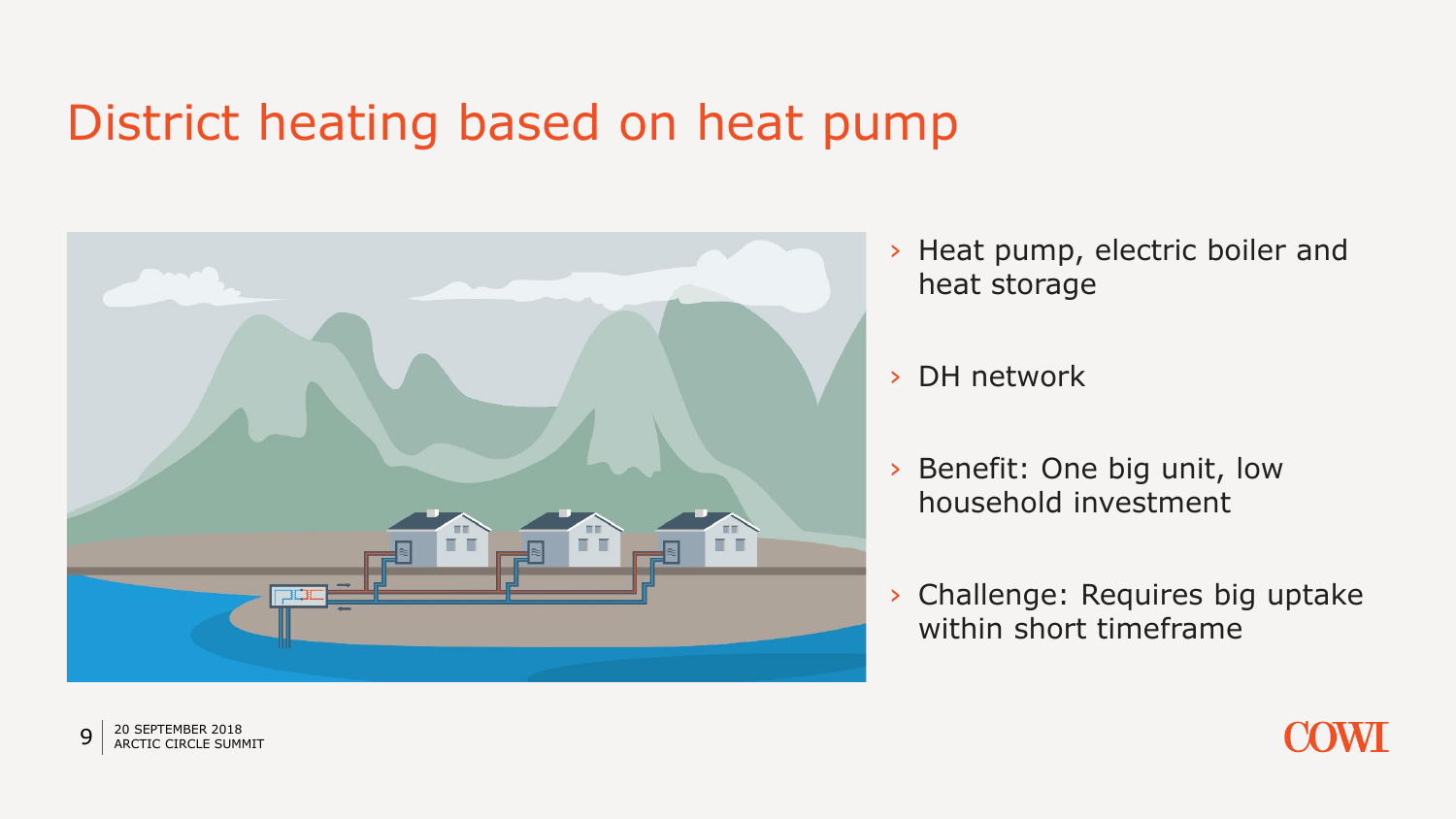#### Pipe network for collective solutions





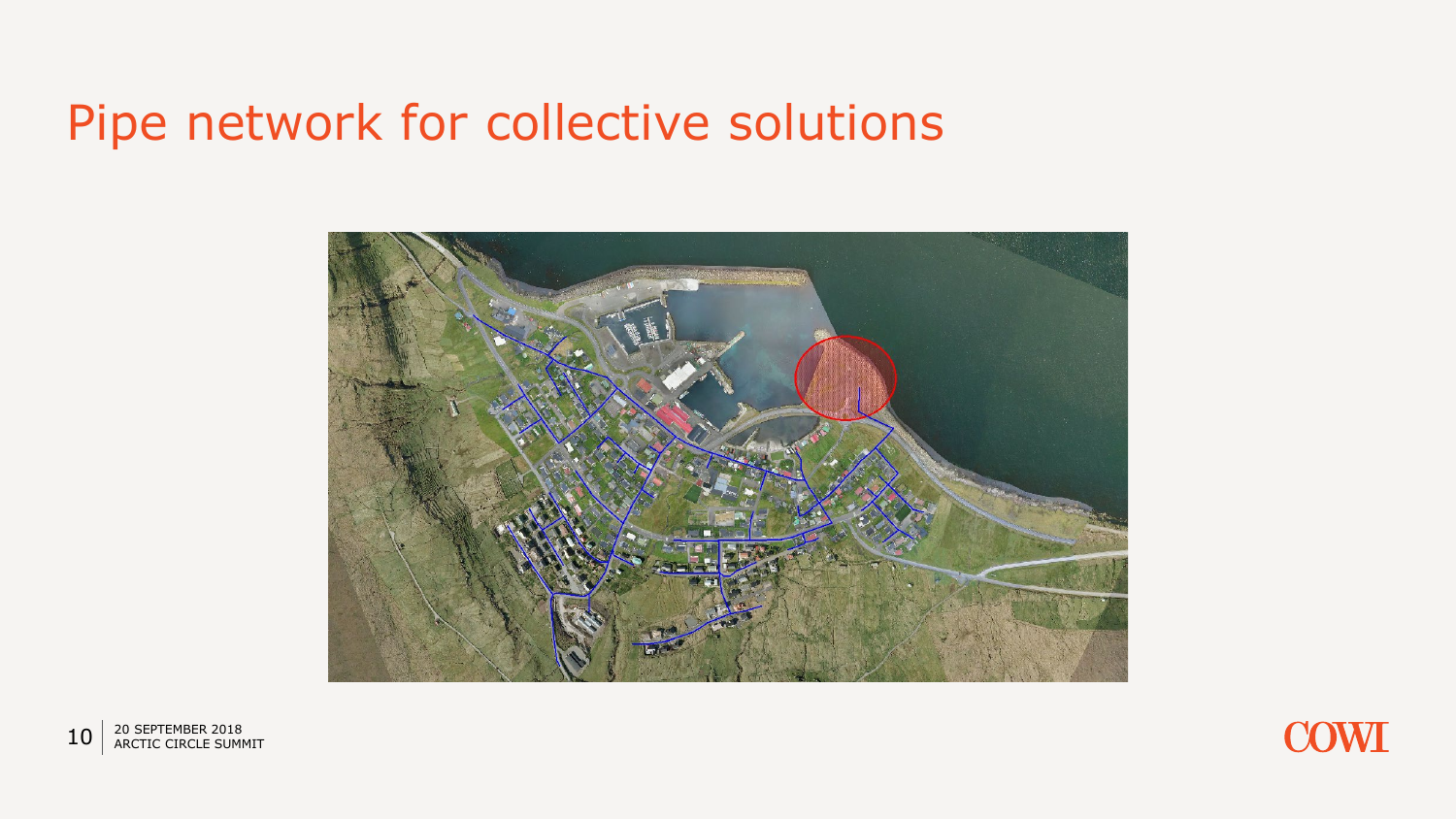# **Feasibility**

- › District heating solution turns out to be the cheapest solution
	- › Requires the formation of a municipal/community owned DH company
	- › Removes the largest investments decisions from the households
	- › Requires a high degree of uptake
	- › Based on tentative commitment from power supplier on reduced electricity prices at night (0.5 DKK/kWh)



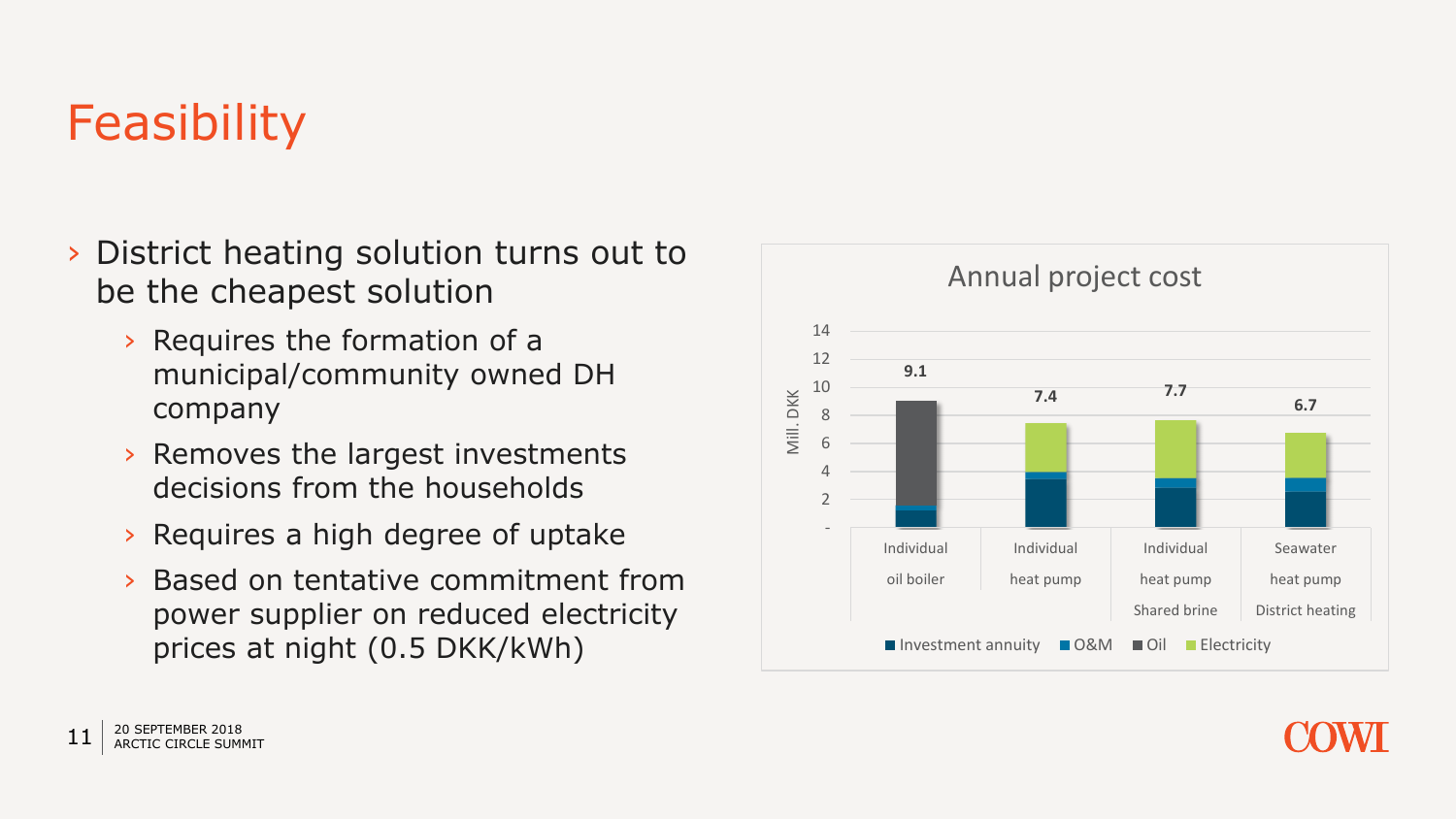#### **Perspectives**

- › All heat pumps are cheaper than the current oil based heating
- › Matches very well with the conclusions from EVA
	- › Goes a step further, as this study is based on real prices **including taxes**
- › Reduction in CO₂ emissions
	- $\rightarrow$  50% today = 1,500 tonnes per year
	- $\rightarrow$  100% by 2030 = 3,000 tonnes per year